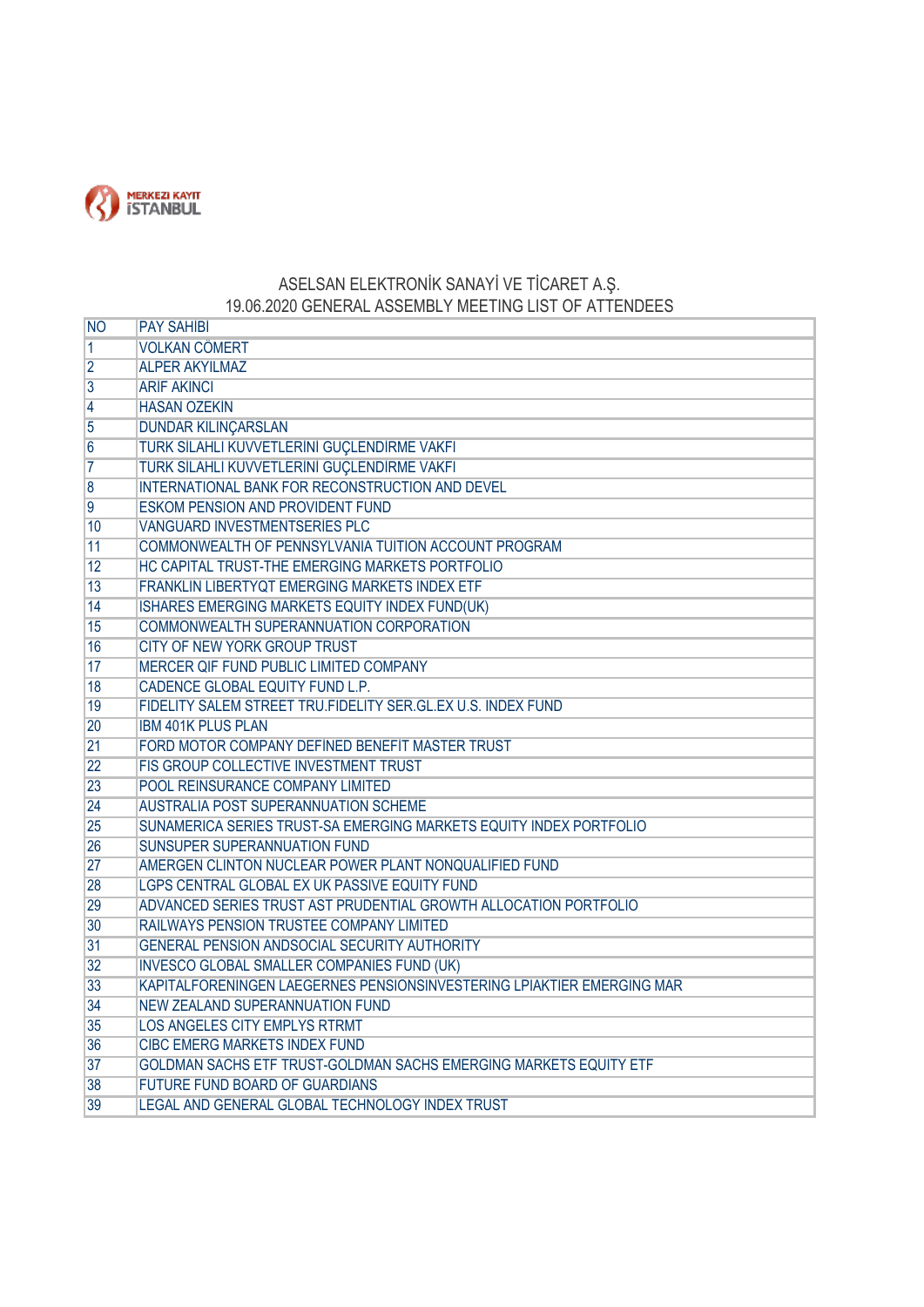| 40       | HEALTHCARE EMPLOYEES PENSION PLAN MANITOBA                                            |
|----------|---------------------------------------------------------------------------------------|
| 41       | UBS LUX INSTITUTIONAL SICAV EMERGING MARKETS EQUITY PASSIVE                           |
| 42       | PHOENIX UMBRELLA FUND-PHOENIX GBAR FUND                                               |
| 43       | <b>MERCER EMERGING MARKETS EQUITY FUND</b>                                            |
| 44       | RUSSELL INVESTMENTS MULTI-ASSET FACTOR EXPOSURE FUND                                  |
| 45       | PINEBRIDGE GLOBAL DYNAMIC ABSOLUTE RETURN FUND                                        |
| 46       | BRITISH COLUMBIA INVESTMENT MANAGEMENT COR                                            |
| 47       | THE PEOPLE'S BANK OF CHINA                                                            |
| 48       | WELLS FARGO FACTOR ENHANCED EMERGING MARKETS PORTFOLIO                                |
| 49       | <b>MERCER QIF CCF</b>                                                                 |
| 50       | LA FIRE AND POLICE PENSION SYSTEM                                                     |
| 51       | LEGAL GENERAL GLOBAL EMERGINGMARKETS INDEX FUND                                       |
| 52       | ADVANCED SERIES TRUST - AST EMERGING MARKETS EQUITY PORTFOLIO                         |
| 53       | PANAGORA RISK PARITY MULTI ASSET MASTER FUND, LTD.                                    |
| 54       | <b>CITY OF NEW YORK GROUP TRUST</b>                                                   |
| 55       | PGIM FUNDS PUBLIC LIMITED COMPANY                                                     |
| 56       | MANULIFE MULTIFACTOR EMERGING MARKETS INDEX ETF                                       |
| 57       | INVESTERINGSFORENINGEN NYKREDIT INVEST ENGROS GLOBALE AKTIER BASIS ESG                |
| 58       | <b>CITY OF NEW YORK GROUP TRUST</b>                                                   |
| 59       | <b>INVESCO GLOBAL SMALL CAP EQUITY POOL</b>                                           |
|          |                                                                                       |
| 60       | SPARTAN GROUP TRUST FOR EMPLOYEE BENEFIT PLANS-SPARTAN EMERGIN MARKETS INDEX POOL     |
| 61       | <b>TEXAS EDUCATION AGENCY</b>                                                         |
| 62       | EATON VAN TR COMP COM TR FUND-PARAM STRU EM MAR EQ COM TR FU                          |
| 63       | NTGI-QM COMMON DAILYALL COU WOR EX-US IN MA IN FU LE                                  |
| 64       | PUBLIC SECTOR PENSION INVESTMENT BOARD                                                |
| 65       | ORIGIN INTERNATIONAL EQUITY FUND LLC                                                  |
| 66       | AIG EMERGING EUROPE EQUITY FUND                                                       |
| 67       | STICHTING PENSIOENFONDS VAN DE METALEKTRO PME                                         |
| 68       | <b>MGI FUNDS PLC</b>                                                                  |
| 69       | PUBLIC EMPLOYEE RETIREMENT ASSOC OF NEW MEXICO                                        |
| 70       | <b>INVESCO EMERGING EUROPEAN FUND (UK)</b>                                            |
| 71       | VALIC COMPANY I-GLOBAL STRATEGY FUND                                                  |
| 72       | EATON VANCE TRUST COM. PAR. STRUC.EMER.MARK.CORE EQUITY FUND<br><b>MGI FUNDS PLC</b>  |
| 73       |                                                                                       |
| 74       | STATE OF NEW JERSEYCOMMON PENSION FUND D<br><b>BMO MSCI EMERGING MARKETS INDEXETF</b> |
| 75<br>76 | MERCER QIF FUND PUBLIC LIMITED COMPANY                                                |
| 77       | PANAGORA DIVERSIFIEDRISK MULTI ASSET FUNLTD                                           |
| 78       | <b>MANAGED PENSION FUNDS LIMITED</b>                                                  |
| 79       | LVIP SSGA EMERGING MARKETS EQUITY INDEX FUND                                          |
| 80       | AMERICAN CENTURY ETF TRUST-AVANTIS EMERGING MARKETS EQUITY FUND                       |
| 81       | VANGUARD FUNDS PUBLIC LIMITED COMPANY                                                 |
| 82       | SUNSUPER SUPERANNUATION FUND                                                          |
| 83       | CAISSE DE DEPOT ET PLACEMENT DU QUEBEC                                                |
| 84       | VANGUARD FUNDS PUBLIC LIMITED COMPANY                                                 |
| 85       | PACIFIC SELECT FUND-PD EMERGING MARKETSPORTFOLIO                                      |
|          |                                                                                       |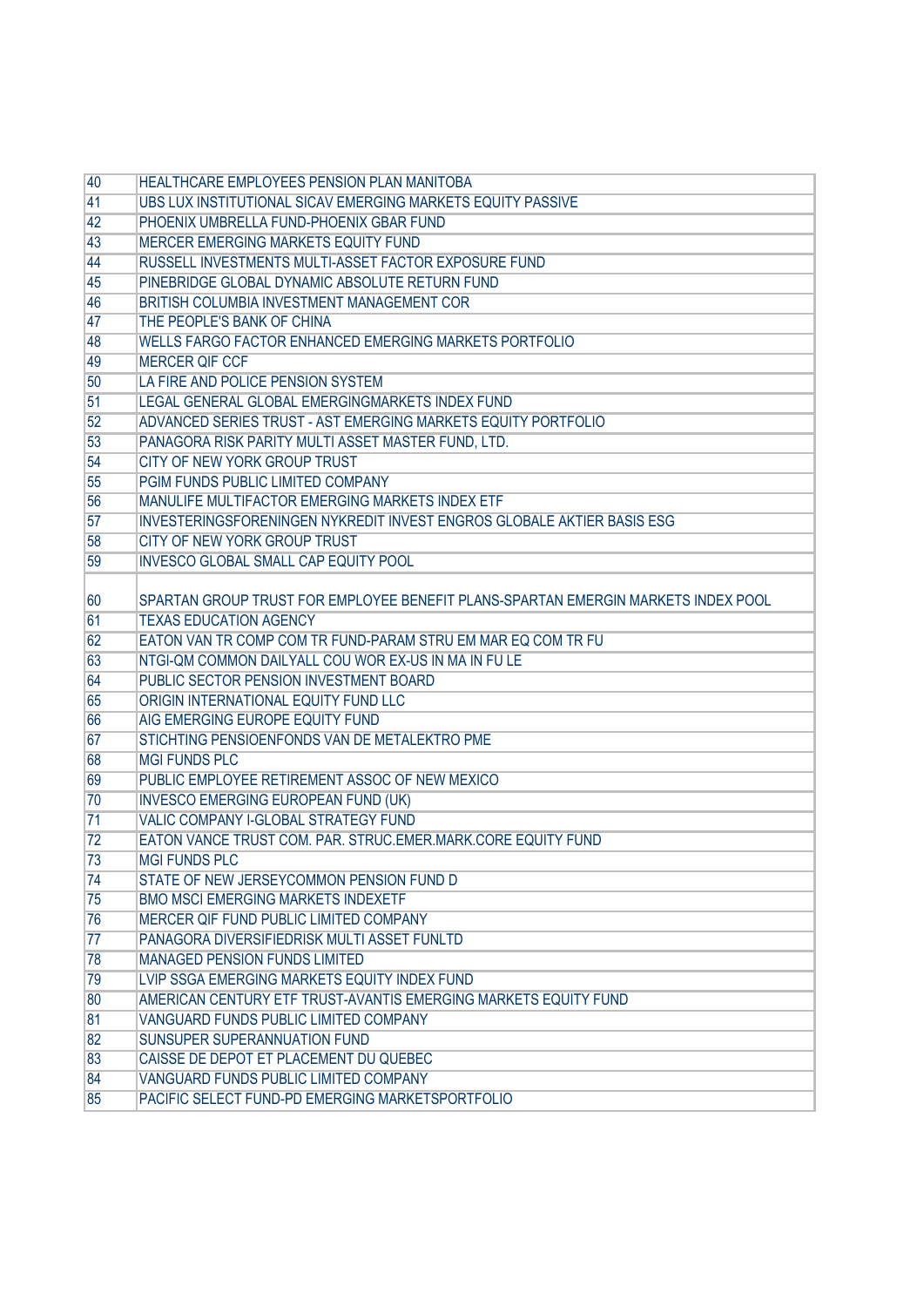| 86    | <b>MERCER EMERGING MARKETS FUND</b>                                                 |
|-------|-------------------------------------------------------------------------------------|
| 87    | FIDELITY SALEM STREET TRUST-FIDELITY INTERNATIONAL SUSTAINABILITY INDEX FUND        |
| 88    | <b>VOYA EMERGING MARKETS INDEX PORTFOLIO</b>                                        |
| 89    | PRUDENTIAL RETIREMENT INSURANCE AND ANN COMPANY                                     |
| 90    | THREE MILE ISLAND UNIT ONE QUALIFIED FUND                                           |
| 91    | <b>VIRGINIA RETIREMENT SYSTEM</b>                                                   |
| 92    | <b>MANAGED PENSION FUNDS LIMITED</b>                                                |
| 93    | PRINCIPAL FUNDS INC.-INTERNATIONAL FUNDI                                            |
| 94    | WELLS FARGO BANK DEC.O.TR.ESTABL.INV.FU.FOR EMP.BENEF.TRUSTS                        |
| 95    | FRANKLIN TEMPLETON ETF TRUST-FRANKLIN LIBERTYQ GLOBAL EQUITY ETF                    |
| 96    | <b>FRANKLIN LIBERTYSHARES ICAV</b>                                                  |
| 97    | CITY OF NEW YORK GROUP TRUST                                                        |
| 98    | NORTHERN TRUST GLOBAL INVESTMENTS QUANTITATIVE                                      |
|       | EATON VANCE COLLECTIVE INVESTMENT TRUST FOR EMPLOYEE BENEFIT PLANS EMERGING MARKETS |
| 99    | <b>EQUITY FUND</b>                                                                  |
| 100   | QS INVESTORS DBI GLOBAL EMERGING MARKETSEQUITY FUND LP                              |
| 101   | NTGI QM COMMON DAIL AL COUNT WORLD E U EQ IND FUND                                  |
| 102   | NTGI-QM COMMON DAILYEMERG MARK EQUITY INDEX FUND-NON LENDING                        |
| 103   | LEGAL GENERAL INTERNATIONAL INDEX TRUST                                             |
| 104   | <b>CHEVRON MASTER PENSION TRUST</b>                                                 |
| 105   | PINEBRIDGE DYNAMIC ASSET ALLOCATION FUND                                            |
| 106   | <b>INVESCO PUREBETASM FTSE EMERGING MARKETS ETF</b>                                 |
| 107   | STICHTING PENSIOENFONDS ING                                                         |
| 108   | WELLS FARGO BANK DEC.O.TR.ESTABL.INV.FU.FOR EMP.BENEF.TRUSTS                        |
| 109   | MERCER UCITS COMMON CONTRACTUAL FUND                                                |
| 110   | PRINCIPAL GLOBAL INVESTORS FUND                                                     |
| 111   | AXA ROSENBERG EQUITY ALPHA TRUST                                                    |
| $112$ | ISHARES CONTINENTAL EUROPEAN EQUITY INDEX FUND (UK)                                 |
| $113$ | CITY OF NEW YORK GROUP TRUST                                                        |
| 114   | <b>INVESCO FUNDS SICAV</b>                                                          |
| 115   | AMERICAN CENTURY ETF TRUST-AVANTIS EMERGING MARKETS EQUITY ETF                      |
| 116   | AQUILA EMERGING MARKETS FUND                                                        |
| $117$ | 1895 FONDS FGR                                                                      |
| 118   | FRANKLIN TEMPLETON ETF TRUST-FRANKLIN LIBERTYQ EMERGING MARKETS ETF                 |
| 119   | EXELON GENERATION COMPANY LLC TAX QUALIFIED NUCLEAR DECOMMIS                        |
| 120   | BNY MELLON EMERGING MARKETS EQUITY ETF                                              |
| 121   | VANGUARD TOTAL WORLDSTOCK INDEX FUND                                                |
| 122   | ADVANCED SERIES TRUST-AST PRUDENTIAL FLEXIBLE MULTI-STRATEGY PORTFOLIO              |
| 123   | PRINCIPAL FUNDS, INC. - ORIGIN EMERGING MARKETS FUND                                |
| 124   | ALLIANZ VARIABLE INSURANCE PRODUCTS TRUST                                           |
| 125   | GOVERNMENT EMPLOYEES SUPERANNUATION BOARD                                           |
| 126   | PUBLIC SCHOOL TEACHERS PENSION AND RETIREMENT FUND OF THE CITY OF CHICAGO           |
| 127   | SUNSUPER SUPERANNUATION FUND                                                        |
| 128   | FIDELITY SALEM STREET TRUST: FIDELITY FLEX INTERNATIONAL INDEX FUND                 |
| 129   | INTERNATIONAL EXPATRIATE BENEFIT MASTER TRUST                                       |
| 130   | JOHN HANCOCK MULTIFACTOR EMERGING MARKETS ETF                                       |
| 131   | ADVANCED SERIES TRUST AST AQR EMERGING MARKETS EQUITY PORTF.                        |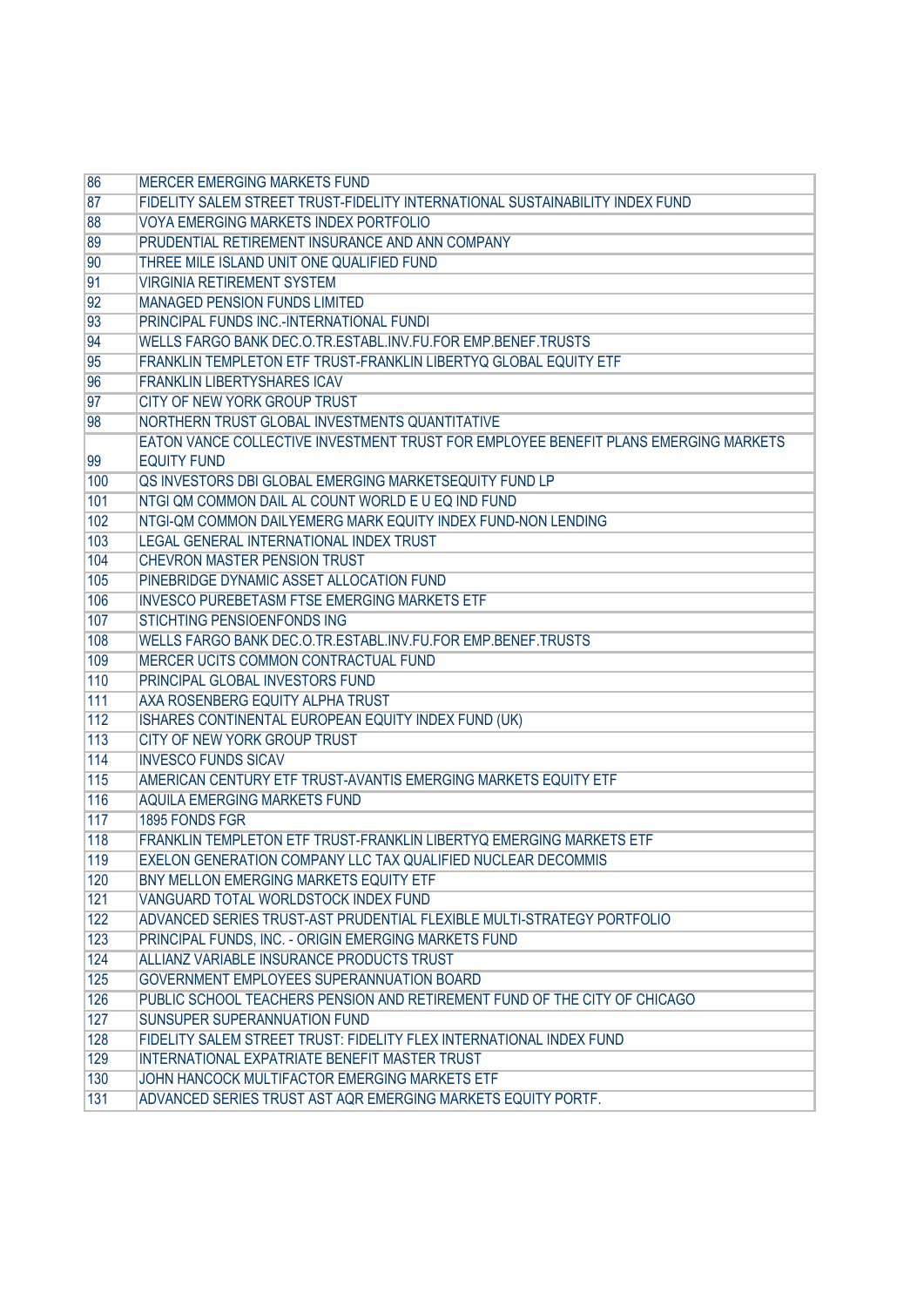| 132        | VANGUARD FTSE ALL-WORLD EX-US INDEX FUND                                                |
|------------|-----------------------------------------------------------------------------------------|
| 133        | <b>PANAGORA GROUP TRUST</b>                                                             |
| 134        | <b>FLORIDA RETIREMENT SYSTEM</b>                                                        |
|            | SERIES B-CHANNING EMERGING MARKETS SMALL CAP FUND, A SERIES OF CHANNING INVESTOR SERIES |
| 135        | FUND, LLC                                                                               |
| 136        | THE PEOPLE'S BANK OF CHINA                                                              |
| 137        | BONY IOWA PUBLIC EMPLOYEES RETIREMENT SYSTEM                                            |
| 138        | NORTHERN EMERGING MARKETS EQUITY FUND                                                   |
| 139        | ARROWSTREET CAPITALIRELAND LIMITED                                                      |
| 140        | LEGAL AND GENERAL GLOBAL EQUITYINDEX FUND                                               |
| 141        | LEGAL AND GENERAL EUROPEAN INDEX TRUST                                                  |
| 142        | NATIONAL COUNCIL FOR SOCIAL SECURITY FUND                                               |
| 143        | SEVENTH SWEDISH NATIONAL PENSION FUND-AP7 EQUITY FUND                                   |
| 144        | <b>LEGAL AND GENERAL CCF</b>                                                            |
| 145        | STATE TEACHERS RETIREMENT SYSTEM OF OHIO                                                |
| 146        | CF DV EMERGING MARKETS STOCK INDEX FUND                                                 |
| 147        | FIRST TRUST GLOBAL FUNDS PLC-FIRST TRUST EMERGING MARKETS ALPHADEX UCITS ETF            |
| 148        | THE COMMONWEALTH FUND                                                                   |
| 149        | PGIM QUALIFYING INVESTOR FUNDS PUBLIC LIMITED COMPANY                                   |
| 150        | ALASKA PERMANENT FUND CORPORATION                                                       |
| 151        | NORTHERN TRUST INVESTMENT FUNDS PLC                                                     |
| 152        | MELLON BANK N.A. EMPLOYEE BENE COLLINVEST FUND PLAN                                     |
| 153        | <b>ARIZONA PSPRS TRUST</b>                                                              |
| 154        | PARAMETRIC TMEMC FUND, LP.                                                              |
| 155        | ENSIGN PEAK ADVISORS, INC.                                                              |
| 156        | ARROWSTREET CAPITALIRELAND LIMITED                                                      |
| 157        | SSGA SPDR ETFS EUROPE I PUBLIC LIMITED COMPANY                                          |
| 158        | VERDIPAPIRFONDET KLP AKSJE FREMVOKSENDEMARKEDER INDEKS I                                |
| 159        | THE PEOPLE'S BANK OF CHINA                                                              |
|            | NATWEST TRUSTEE AND DEPOSITARY SERVICES LIMITED AS TRUSTEE OF ST JAMES'S PLACE GLOBAL   |
| 160        | <b>EQUITY UNIT TR</b>                                                                   |
| 161        | <b>UTAH STATE RETIREMENT FUND</b>                                                       |
| 162        | <b>LEGAL AND GENERAL ICAV</b>                                                           |
| 163        | EUROPEAN CENTRAL BANK                                                                   |
| 164        | <b>LEIA GROUP TRUST</b>                                                                 |
| 165        | <b>KINVESTMENTS SH LIMITED</b>                                                          |
| 166        | NEW YORK STATE TEACHERS RETIREMENT SYSTEM                                               |
| 167        | AMP EMERGING MARKETS INDEX FUND                                                         |
| 168        | <b>ALLIANZGI-S AKTIEN</b>                                                               |
| 169        | <b>ALLIANZGI-FONDS LUNA A</b>                                                           |
| 170        | WHOLESALE UNIT TRUST MSCI EMERGING MARKETS INDEX SHARES FUND                            |
| 171<br>172 | STRATEGIC INTERNATIONAL EQUITY FUND<br><b>SEVDA ALKAN</b>                               |
|            |                                                                                         |
| 173        | ABDULKADİR ERDOĞAN                                                                      |
| 174        | <b>MURAT AKBULUT</b>                                                                    |
| 175        | <b>BESIM TAŞDEMİR</b><br>HSBC LIFE INTERNATIONAL LIMITED                                |
| 176        |                                                                                         |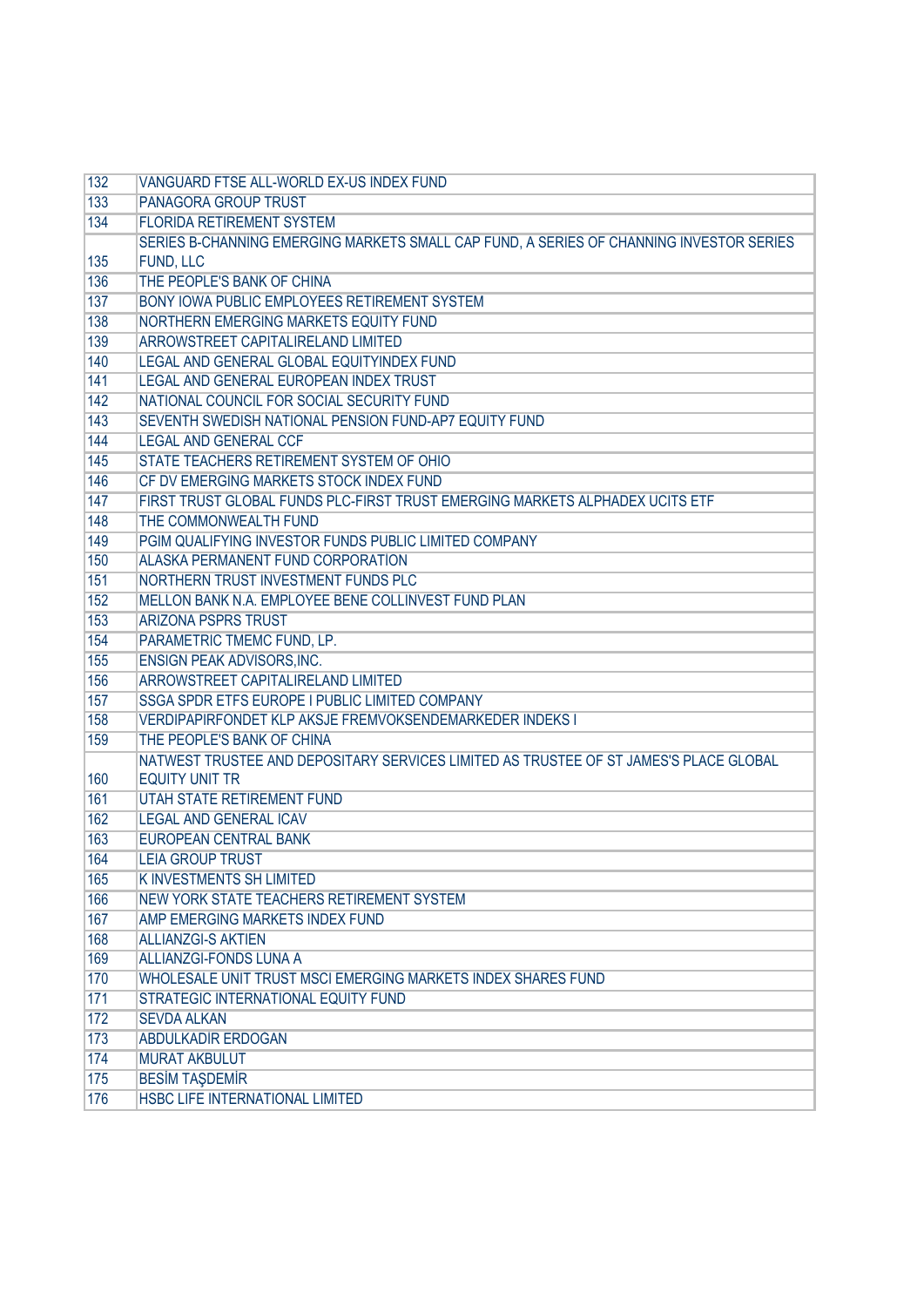| 177 | <b>FRIENDS LIFE FUNDS LIMITED</b>                                         |
|-----|---------------------------------------------------------------------------|
| 178 | HSBC LIFE INTERNATIONAL LIMITED                                           |
| 179 | ROYAL LONDON EMERGING MARKETS ESG LEADRES EQUITY TRACKER FUND             |
| 180 | HSBC LIFE INTERNATIONAL LIMITED                                           |
| 181 | <b>KEMAL MURTEZAOĞLU</b>                                                  |
| 182 | YUNUS DÖRTKARDEŞLER                                                       |
| 183 | <b>HUSEYIN DIRICAN</b>                                                    |
| 184 | <b>GÖKHAN USKUAY</b>                                                      |
| 185 | YASİN ERDOĞAN                                                             |
| 186 | MINISTRY OF ECONOMY AND FINANCE                                           |
| 187 | THE NOM T A B CO. LTD.RE. INT EM ST INDMSCI EM NO HEDGE M F               |
| 188 | THE REGENTS OF THE UNIVERSITY OF CALIFORNIA                               |
| 189 | JOHN HANCOCK VARIABLE INSURANCE TRUST INTERNATIONAL EQUITY INDEX TRUST    |
| 190 | THE MAS.TR.BANK OF JA.LTD.AS TR.OF THE PROMOTION AND MUTUAL AID CORP. FO  |
| 191 | <b>WASHINGTON STATE INVESTMENT BOARD</b>                                  |
| 192 | <b>INTERNATIONAL MONETARY FUND</b>                                        |
| 193 | <b>UBS ASSET MANAGEMENT LIFE LTD</b>                                      |
| 194 | THE MASTER TRUST BANK OF JAPAN, LTD AS TRUSTEE FOR GOVERNMENT PENSION INV |
| 195 | AQR FUNDS-AQR EMERGING DEFENSIVE STYLE FUND                               |
| 196 | TEACHER RETIREMENT SYSTEM OF TEXAS                                        |
| 197 | <b>AVIVA INVESTORS</b>                                                    |
| 198 | THE MASTER TRUST BANK OF JAPAN, LTD.AS TRUSTEE FOR PENSION FUND 40003907  |
| 199 | <b>ALLIANZGI FONDS DSPT</b>                                               |
| 200 | SPDR MSCI EMERGING MARKETS STRATEGICFACTORS ETF                           |
| 201 | ISHARES ESG MSCI EM LEADERS ETF                                           |
| 202 | FIRST TRUST EMERGINGMARKETS ALPHADEX FUND                                 |
| 203 | ABU DHABI RETIREMENT PENSIONS AND BENEFITS                                |
| 204 | BUREAU OF LABOR FUNDS-LABOR PENSION FUND                                  |
| 205 | <b>COLLEGE RETIREMENT EQUITIES FUND</b>                                   |
| 206 | VANGUARD INVESTMENTS FUNDS ICVC-VANGUARD FTSE GLOBAL ALL CAP INDEX FUND   |
| 207 | ABERDEEN STANDARD OEIC IV-ASI EMERGING MARKETS EQUITY TRACKER FUND        |
| 208 | EMERGING MARKETS EQUITY INDEX ESG SCREENED FUND B                         |
| 209 | <b>STATE OF MINNESOTA</b>                                                 |
| 210 | ISHARES MSCI TURKEY INVESTABLE MARKET INDEX FUND                          |
| 211 | VANGUARD TOTAL INTERNATIONAL STOCK INDEX FUND                             |
| 212 | ISHARES IV PUBLIC LIMITED COMPANY                                         |
| 213 | LEGAL AND GENERAL ASSURANCE PENSION MANAGEMENT                            |
| 214 | <b>UBS US GROUP TRUST</b>                                                 |
| 215 | PARAMETRIC TAX-MANAGED EMERGINGMARKETS FUND                               |
| 216 | <b>ISHARES MCSI EMERGING MARKETS INDEX FUND</b>                           |
| 217 | STICHTING MN SERVICES A ANDELEFONDS EMERING MARKETS                       |
| 218 | FIDELITY INVESTMENT FUNDS-FIDELITY INDEX EMERGING MARKETS FUND            |
| 219 | WELLINGTON MANAGEMENT FUNDS (IRELAND) PUBLIC LIMITED COMPANY              |
| 220 | PFMT RE BBAID ARROWST CAPITAL EM                                          |
| 221 | BOMBARDIER TRUST CANADA FOREIGN ASSETS                                    |
| 222 | ISHARES EMERGING MARKETS IMI EQUITY INDEX FUND                            |
| 223 | <b>STATE STREET ICAV</b>                                                  |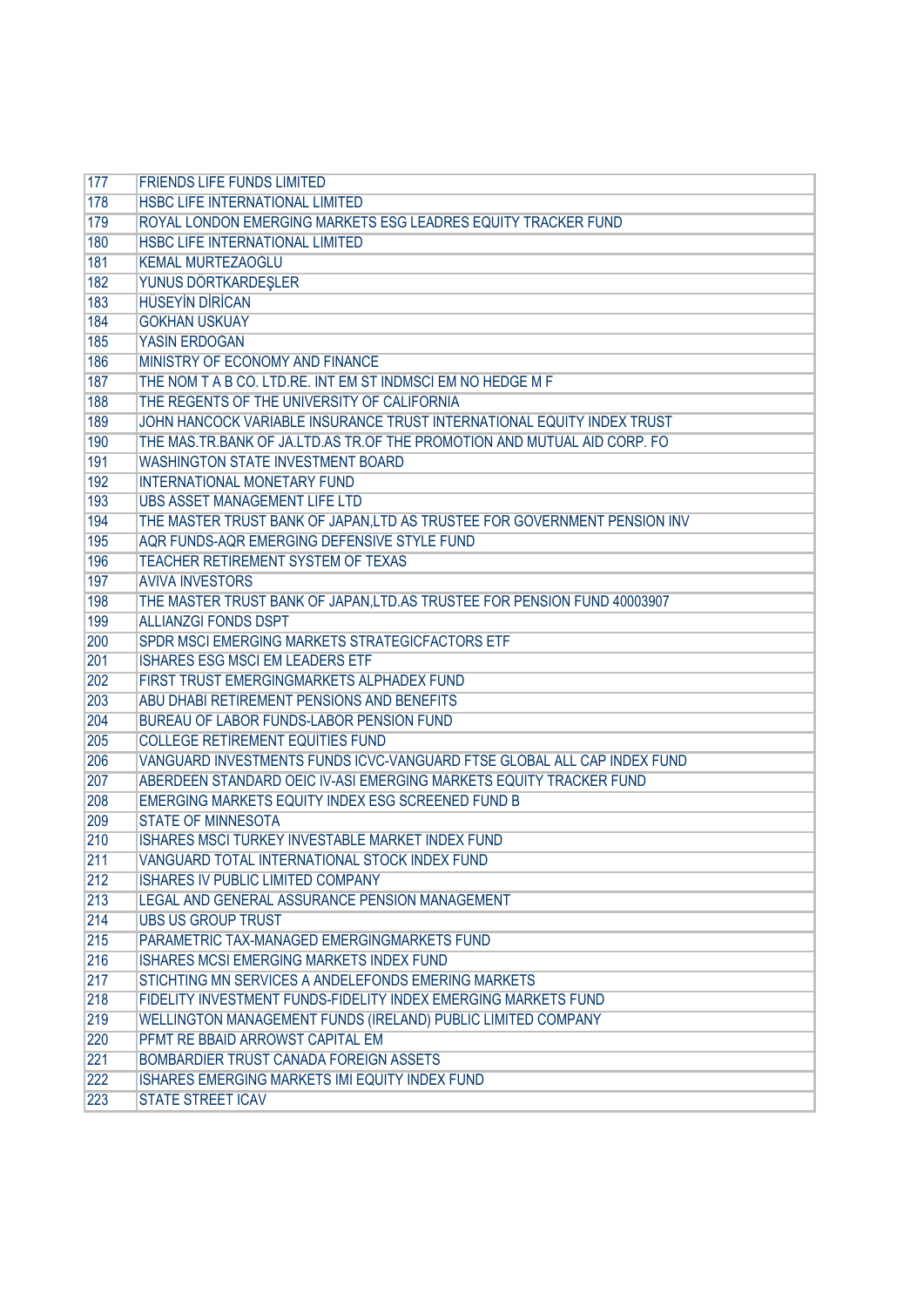| 224 | <b>PRAMERICA SICAV</b>                                                                |
|-----|---------------------------------------------------------------------------------------|
| 225 | MOMENTUM INVESTMENT FUNDS SICAV SIF                                                   |
| 226 | <b>STATE OF WYOMING</b>                                                               |
| 227 | <b>INVESTMENT COMPANY PUBLIC LIMITED COMPANY</b>                                      |
| 228 | STATE STREET GLOBAL ALL CAP EQUITY EX-U.S. INDEX PORTFOLIO                            |
| 229 | <b>MORGAN STANLEY INVESTMENT FUNDS</b>                                                |
| 230 | VICTORYSHARES USAA MSCI EMERGING MARKETS VALUE MOMENTUM ETF                           |
| 231 | ISHARES CORE MSCI EMERGING MARKETS ETF                                                |
| 232 | SSGA MSCI ACWI EX-USA INDEX NON-LENDINGDAILY TRUST                                    |
| 233 | VARIABLE INSURANCE PRODUCTS FUND II-INTERNATIONAL INDEX PORTFOLIO                     |
| 234 | BARCLAYS GLOBAL INVESTORS INDEX SELECTION FUND                                        |
| 235 | THE MASTER TRUST BANK OF JAPAN LTD AS TRUSTEE FOR GOVERNMENT PENSION INV              |
| 236 | BRITISH COAL STAFF SUPERANNUATION SCHEME                                              |
| 237 | STATE STREET EMERGING MARKETS EQUITY INDEX FUND                                       |
| 238 | CONNECTICUT GENERAL LIFE INSURANCE COMPANY                                            |
| 239 | <b>MSCI EQUITY INDEX FUND B-TURKEY</b>                                                |
| 240 | XTRACKERS MSCI EMERGING MARKETS ESG LEADERS EQUITY ETF                                |
| 241 | <b>NFS LIMITED</b>                                                                    |
| 242 | <b>INVESTORS WHOLESALE EMERGING MARKETS EQUITIES TRUST</b>                            |
| 243 | <b>HEST AUSTRALIA LIMITED</b>                                                         |
| 244 | STATE STREET IRELAND UNIT TRUST                                                       |
| 245 | KAISER PERMANENTE GROUP TRUST                                                         |
| 246 | BUREAU OF LABOR FUNDS-LABOR INSURANCE FUND                                            |
| 247 | BLACKROCK INST.TRUSTCOMP.N.A.INV.FUN.FO.EMPLO.BENEFIT TRUSTS                          |
| 248 | VICTORYSHARES EMERGING MARKET VOLATILITY WTD ETF                                      |
| 249 | STICHTING PENSIOENFONDS VOOR HUISARTSE                                                |
| 250 | LEGAL AND GENERAL COLLECTIVE INVESTMENT TRUST                                         |
| 251 | AVIVA LIFE AND PENSIONS UK LTD                                                        |
| 252 | <b>INTERNATIONAL MONETARY FUND</b>                                                    |
| 253 | FIDELITY UCITS II ICAV-FIDELITY MSCI EMERGING MARKETS INDEX FUND                      |
| 254 | I SHARES II PUBLIC LIMITED COMPANY                                                    |
| 255 | NUVEEN ESG EMERGING MARKETS EQUITY ETF                                                |
| 256 | <b>LGIASUPER TRUSTEE</b>                                                              |
| 257 | SDA EMERGING MARKETS EQUITY INDEX FUND                                                |
| 258 | JOHN HANCOCK FUNDS II EMERGING MARKETS FUND                                           |
| 259 | JOHN HANCOCK FUNDS II STRATEGIC EQUITY ALLOCATION FUND                                |
| 260 | TURKEY MSCI EMERGINGMARKETS INDEX COMMON TRUST FUND                                   |
| 261 | STICHTING DEPOSITARY APG EMERGING MARKETS EQUITY POOL                                 |
| 262 | PUBLIC EMPLOYEES RETIREMENT SYSTEM OF OHIO                                            |
| 263 | XTRACKERS MSCI EMERGING MARKETS HEDGED EQUITY ETF                                     |
| 264 | <b>BLACKROCK GLOBAL INDEX FUNDS</b>                                                   |
| 265 | ISHARES CORE MSCI TOTAL INTERNATIONAL STOCK ETF                                       |
|     | STATE STREET GLOBAL ADVISORS TRUST COMPANY INVESTMENT FUNDS FOR TAX EXEMPT RETIREMENT |
| 266 | <b>PLANS</b>                                                                          |
| 267 | <b>ISHARES MSCI ACWI ETF</b>                                                          |
| 268 | CALIFORNIA PUBLIC EMPLOYEES RETIREMENT SYSTEM                                         |
| 269 | FIDELITY SALEM STREET TRUST-FIDELITY TOTAL INTERNATIONAL INDEX FUND                   |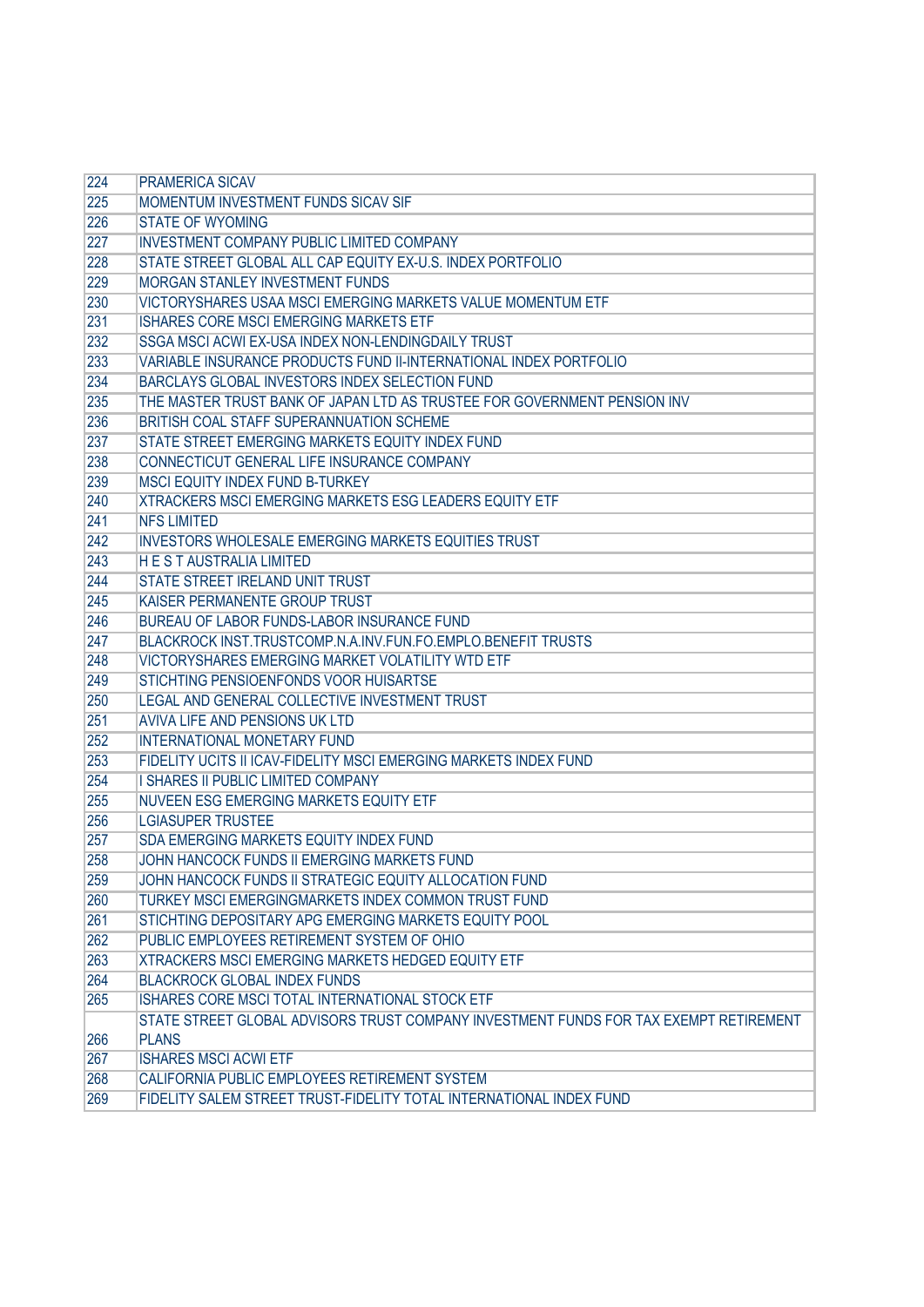| 270 | LEGAL AND GENERAL ASSURANCE PENSION MANAGEMENT                                        |
|-----|---------------------------------------------------------------------------------------|
| 271 | EMERGING MARKETS EQUITY ESG SCREENED FUND B                                           |
| 272 | U.S. GLOBAL INVESTORS FUNDS- EMERGING EUROPE FUND                                     |
| 273 | <b>INTERNATIONAL MONETARY FUND</b>                                                    |
| 274 | SPDR S AND P EMERGIN G MARKETS ETF                                                    |
| 275 | THE MASTER TRUST B.O. JAP. LTD.A.TRU.O.THE PROM.ANDMUT.AID CORP.F.PRI.                |
| 276 | <b>JEFFREY LLC</b>                                                                    |
| 277 | MSCI ACWI EX-U.S IMI INDEX FUND B2                                                    |
| 278 | FIDELITY SALEM STREET TRUST FIDELITY GLOBAL EX U.S. INDEX FUND                        |
| 279 | <b>ISHARES III PUBLIC LIMITED COMPANY</b>                                             |
| 280 | <b>IRISH LIFE ASSURANCE PLC</b>                                                       |
| 281 | DIVERSIFIED MARKETS-2010-POOLED FUND TRUST                                            |
| 282 | THE REGENTS OF THE UNIVERSITY OF CALIFORNIA                                           |
| 283 | MINEWORKERS PENSION SCHEME                                                            |
| 284 | EMERGING MARKETS INDEX NON LENDABLE FUND B                                            |
| 285 | <b>ISHARES MSCI ACWI EX US INDEX FUND</b>                                             |
| 286 | <b>TEACHER RETIREMENT SYSTEM OF TEXAS</b>                                             |
| 287 | THE MASTER TRUST BANK OF JAPAN, LTD. AS TRUSTEE FOR GOVERNMENT PENSION INV            |
| 288 | STATE STREET GLOBALADVISORS LUXEMBOURGSICAV                                           |
| 289 | <b>GOVERNMENT OF NORVWAY</b>                                                          |
| 290 | <b>FORSTA AP FONDEN</b>                                                               |
| 291 | EMERGING MARKET CORE EQUT PORTF DFA INV DIM GRO IN                                    |
| 292 | <b>EMERGING MARKETS EQUITY SELECT ETF</b>                                             |
| 293 | THE NOM T A B CO. LTD.RE. INT EM BO INDEX LOC NO HEDGE MO FU                          |
| 294 | TEACHER RETIREMENT SYSTEM OF TEXAS                                                    |
| 295 | BLACKROCK CDN MSCI EMERGING MARKETS INDEX FUND                                        |
| 296 | <b>INTERNATIONAL MONETARY FUND</b>                                                    |
| 297 | <b>TCORPLM EMERGING MARKET SHARE FUND</b>                                             |
| 298 | <b>ISHARES PUBLIC LIMITED COMPANY</b>                                                 |
| 299 | THE INCUBATION FUND, LTD.                                                             |
| 300 | NATIONAL AUST LTD AS TRUST FOR VAN GUARD EMER MARK                                    |
| 301 | ARROWSTREET (CANADA)GLOBAL ALL-COUNTRY FUND I                                         |
| 302 | PICTET GLOBAL SELECTION FUND MANAGEMENT SA                                            |
| 303 | FIDELITY SALEM STREET TRUST: FIDELITY ZERO INTERNATIONAL INDEX FUND                   |
| 304 | EATON VANCE INT.IRELAND F.PLC EAT.VAN.INT.IRE.PARAM.EM.MAR.F                          |
| 305 | TIAA-CREF FUNDS-TIAA-CREF EMERGING MARKETS EQUITY INDEX FUND                          |
| 306 | <b>COLLEGE RETIREMENT EQUITIES FUND</b>                                               |
| 307 | THE REGENTS OF THE UNIVERSITY OF CALIFORNIA                                           |
| 308 | SAS TRUSTEE CORPARATION POOLED FUND                                                   |
| 309 | <b>XTRACKERS MSCI ACWI EX USA ESG LEADERS EQUITY ETF</b>                              |
| 310 | <b>UBS ETF</b>                                                                        |
| 311 | TEACHER RETIREMENT SYSTEM OF TEXAS                                                    |
| 312 | TRUST AND CUSTODY SERVICES BA.LTD.REEME EQU PA MO FU                                  |
| 313 | FIDELITY SALEM STREET TRUZT: FIDELITY SAI EMERGING MARKETS INDEX FUND                 |
|     | VANGUARD FIDUCIARY TRUST COMPANY INSTITUTIONAL TOTAL INTERNATIONAL STOCK MARKET INDEX |
| 314 | <b>TRUST</b>                                                                          |
| 315 | JNL MELLON EMERGING MARKETS INDEX FUND                                                |